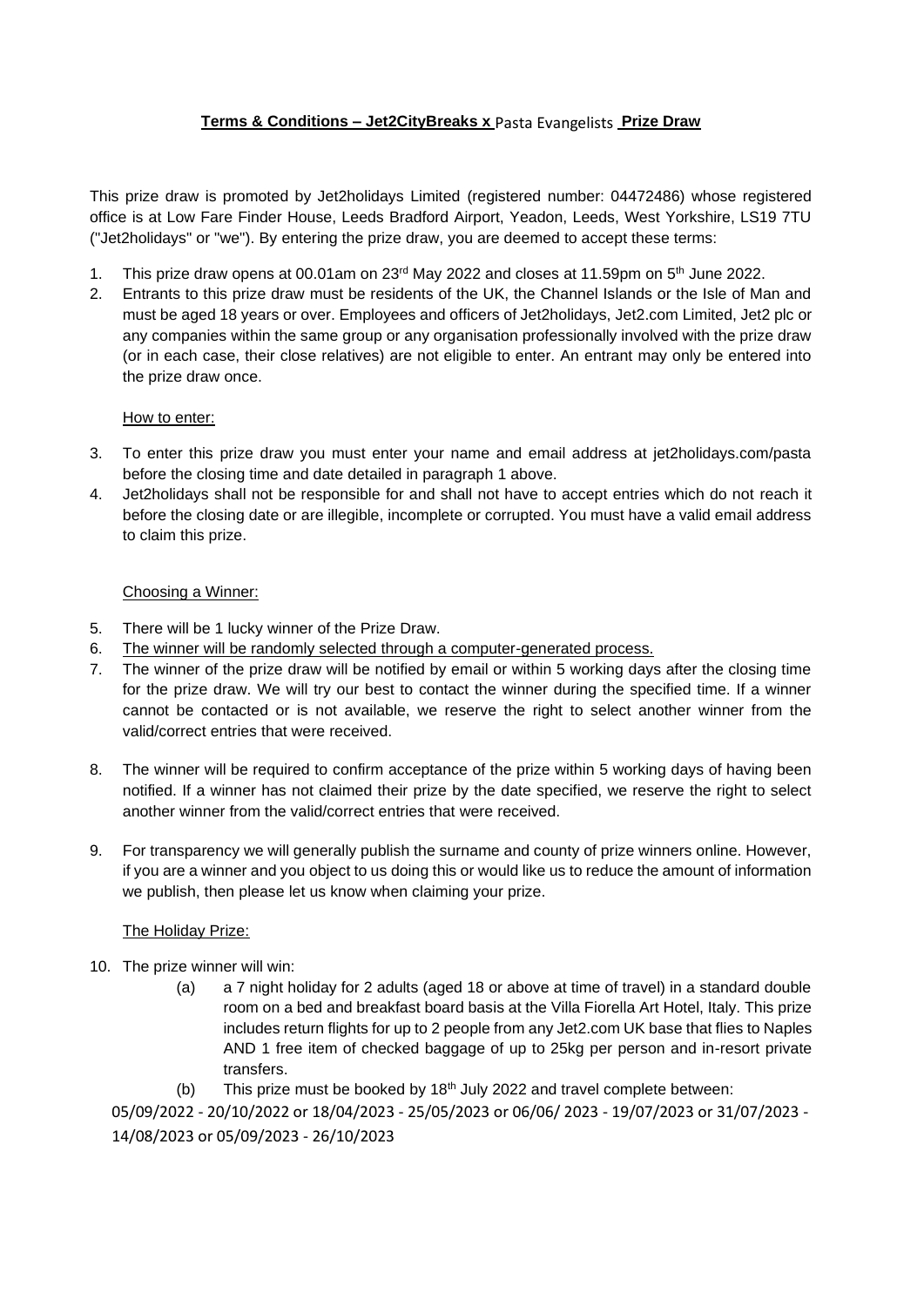(the "Holiday Prize" which is subject to "Holiday Prize Terms" and "General Terms")

Pasta Evangelists **Prize:**

• a 1-year 4-person Pasta Evangelists subscription

(the "Pasta Evangelists Prize" which is subject to "Pasta Evangelists Terms" and "General Terms")

These prizes will be subject to the terms and conditions below:

## **Holiday Prize Terms**

- 11. Transfers to and from the airport in the UK are not included. No optional flight/board/accommodation supplements are included in the prize and these must be paid for by the winner at the time of booking for all the travelling party. Travel insurance is not included. Winners are advised to take out their own insurance.
- 12. If a prize is not booked by the applicable date, it will be deemed forfeited and Jet2holidays reserves the right to award a prize to another randomly selected entry.
- 13. The Holiday Prize is subject to these terms and conditions and the Jet2holidays' and Jet2.com's terms and conditions (together the "Terms and Conditions") which can be found at http://www.jet2holidays.com/terms-and-conditions and http://www.jet2.com/terms respectively. The holiday shall not constitute a 'package' under the Package Travel and Linked Travel Arrangements Regulations 2018 (the "Regulations") and the Regulations shall not apply, nor shall the applicable provisions of the Terms and Conditions which relate to the Regulations. In the event of any conflict between the Terms and Conditions, and these prize draw terms and conditions, these prize draw terms and conditions will take precedence.
- 14. Please note, prize flights are limited on the flights operated by Jet2.com and may be unavailable even if there is general availability on a particular flight.
- 15. Jet2holidays reserves the right (but shall be under no obligation) to substitute an alternative property/destination/travel dates at any time, to the equivalent prize value, or at its discretion, the cash value of the prize.
- 16. Jet2holidays reserves the right to amend or cancel the flights or holiday for administrative reasons without prior notice. Please note that the Jet2.com flight schedules are not guaranteed.
- 17. The prize is non-transferable and may not be exchanged for cash. The prize may only be taken by the competition winner along with any accompanying passenger(s) notified to Jet2holidays in the relevant booking, subject to the maximum number of passengers specified within the prize details. Flights must be taken at the same time from the same airport. Once you have made your booking, you cannot make any amendments.
- 18. Any optional purchases or supplements are subject to the standard Jet2holidays or Jet2.com terms and conditions. The prize duration may not be extended and the hotel may not be changed by the winner. Any additional passengers booked will be charged at normal rates for flights and accommodation.
- 19. All passengers must have a valid passport to travel, and must meet all relevant visa and/or other entry requirements including any medical/health screening requirements or similar.

## Pasta Evangelists **Prize Terms**

A one-year Pasta Evangelists subscription is equal to £408 of credits, enough for 12 deliveries for 4 people. £408 of gift credits will be added to the winner's Pasta Evangelists account (whether existing or a new one they set up after winning), and the credits will be deducted as their subscription